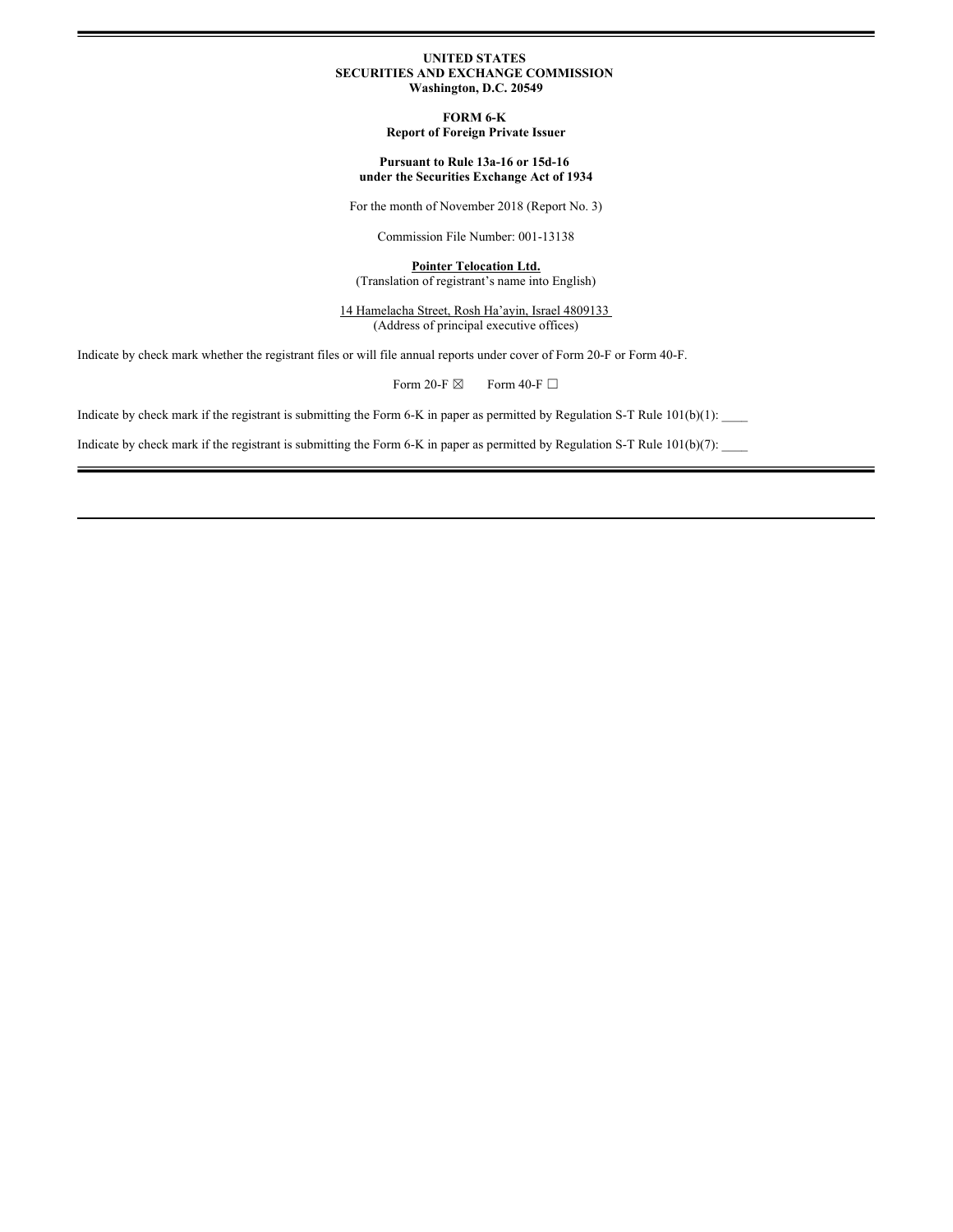## **CONTENTS**

This report on Form 6-K of the registrant consists of the following document, which is attached hereto and incorporated by reference herein:

Exhibit 99.1 Press release, dated November 21, 2018, announcing that Pointer Telocation Ltd. is to present at the 11th Annual LD Micro Main Event on December 6, 2018.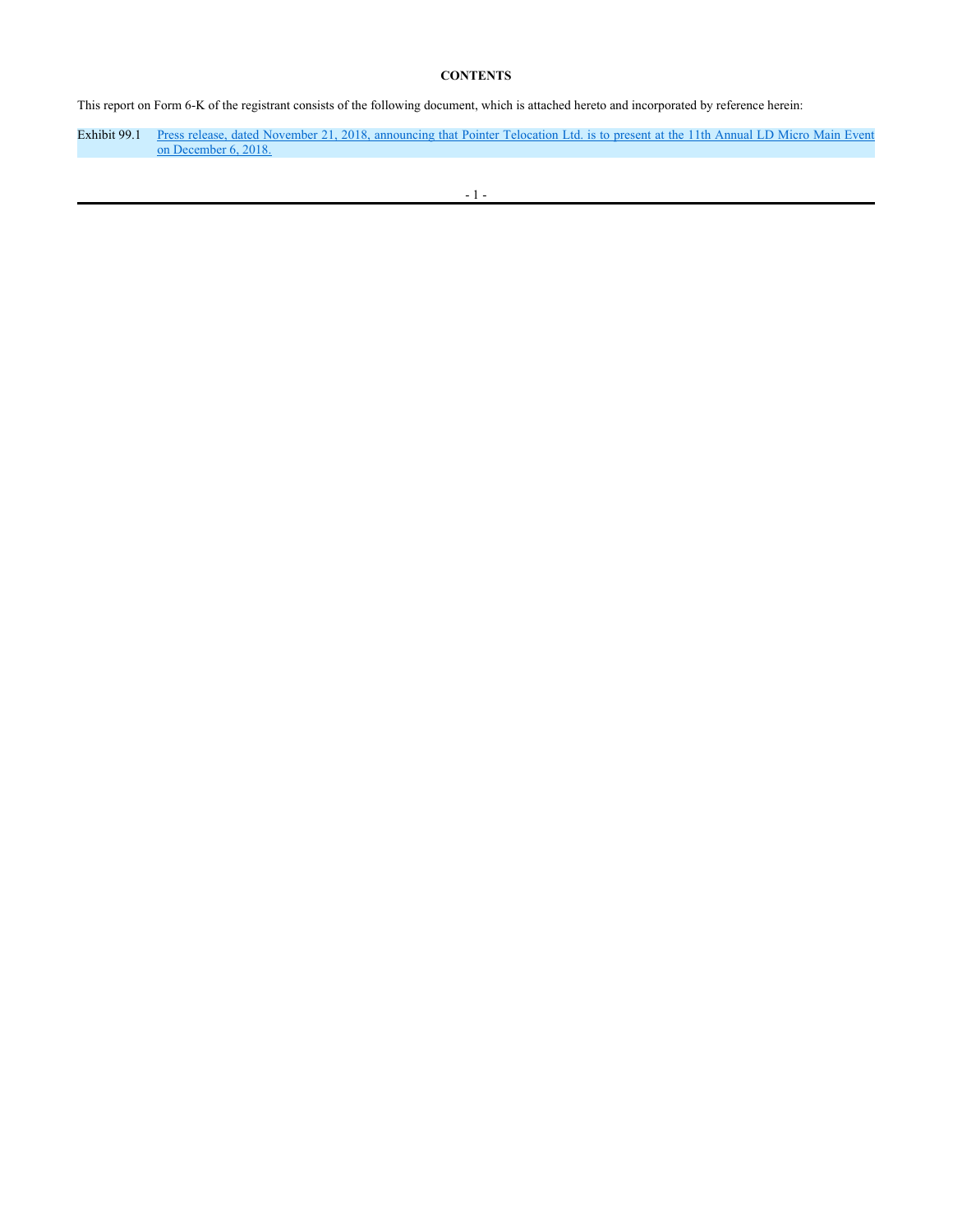# **SIGNATURES**

Pursuant to the requirements of the Securities Exchange Act of 1934, the registrant has duly caused this report to be signed on its behalf by the undersigned, thereunto duly authorized.

> POINTER TELOCATION LTD. (Registrant)

/s/ Yossi Ben Shalom

By: Yossi Ben Shalom Title: Chairman of the Board of Directorss

Date: November 21, 2018